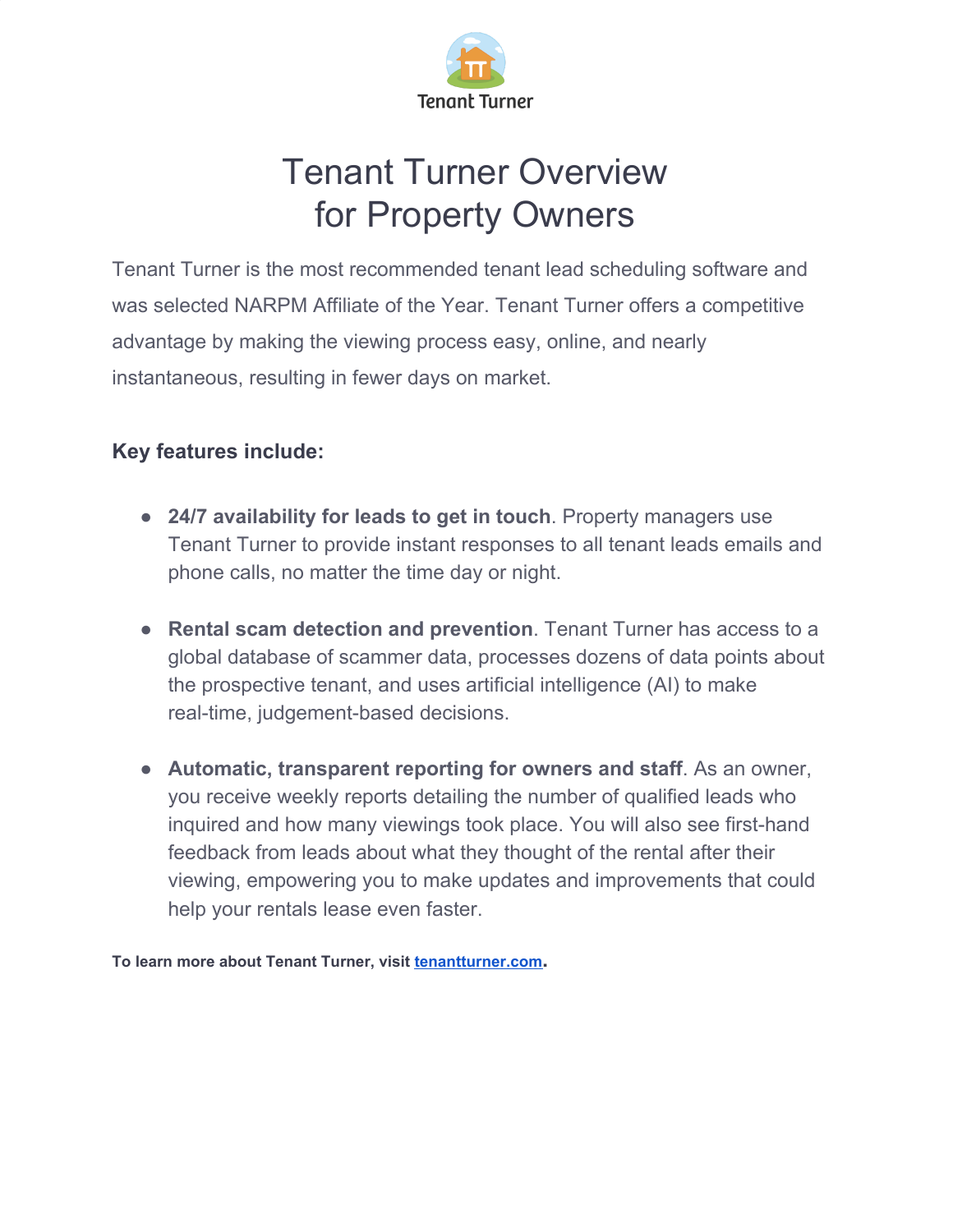

# Owner Report Example

Sent each week with leasing metrics and feedback collected from tenant leads.

| <b>Owner Report for 1001 Ernest St</b><br>Report date 3/23/2020. On market since 2/28/2020.<br><b>Metrics</b> |                     |          |                                                                                                                     | o     |  |
|---------------------------------------------------------------------------------------------------------------|---------------------|----------|---------------------------------------------------------------------------------------------------------------------|-------|--|
|                                                                                                               |                     |          | Last 7 Days                                                                                                         | Total |  |
| Leads:<br>People who provided their name and contact info.                                                    |                     |          | 12                                                                                                                  | 82    |  |
| Leads Pre-Qualified:<br>Leads who have provided all information requested.                                    |                     |          | 5                                                                                                                   | 28    |  |
| Leads Scheduled:<br>Leads who scheduled viewings (confirmed and unconfirmed).                                 |                     |          | 0                                                                                                                   | 14    |  |
| Viewings:<br>Scheduled viewings that didn't get canceled or marked as a no show.                              |                     |          | $\mathbf 0$                                                                                                         | 11    |  |
| <b>Feedback</b>                                                                                               |                     |          |                                                                                                                     |       |  |
| Date                                                                                                          | <b>Rating (1-5)</b> | Comments |                                                                                                                     |       |  |
| 3/16/2020 7:29 PM                                                                                             | $\overline{4}$      |          | "Everything about the house is good the<br>living room is a nice comfy size, the rooms<br>were just a little small" |       |  |
|                                                                                                               |                     |          |                                                                                                                     |       |  |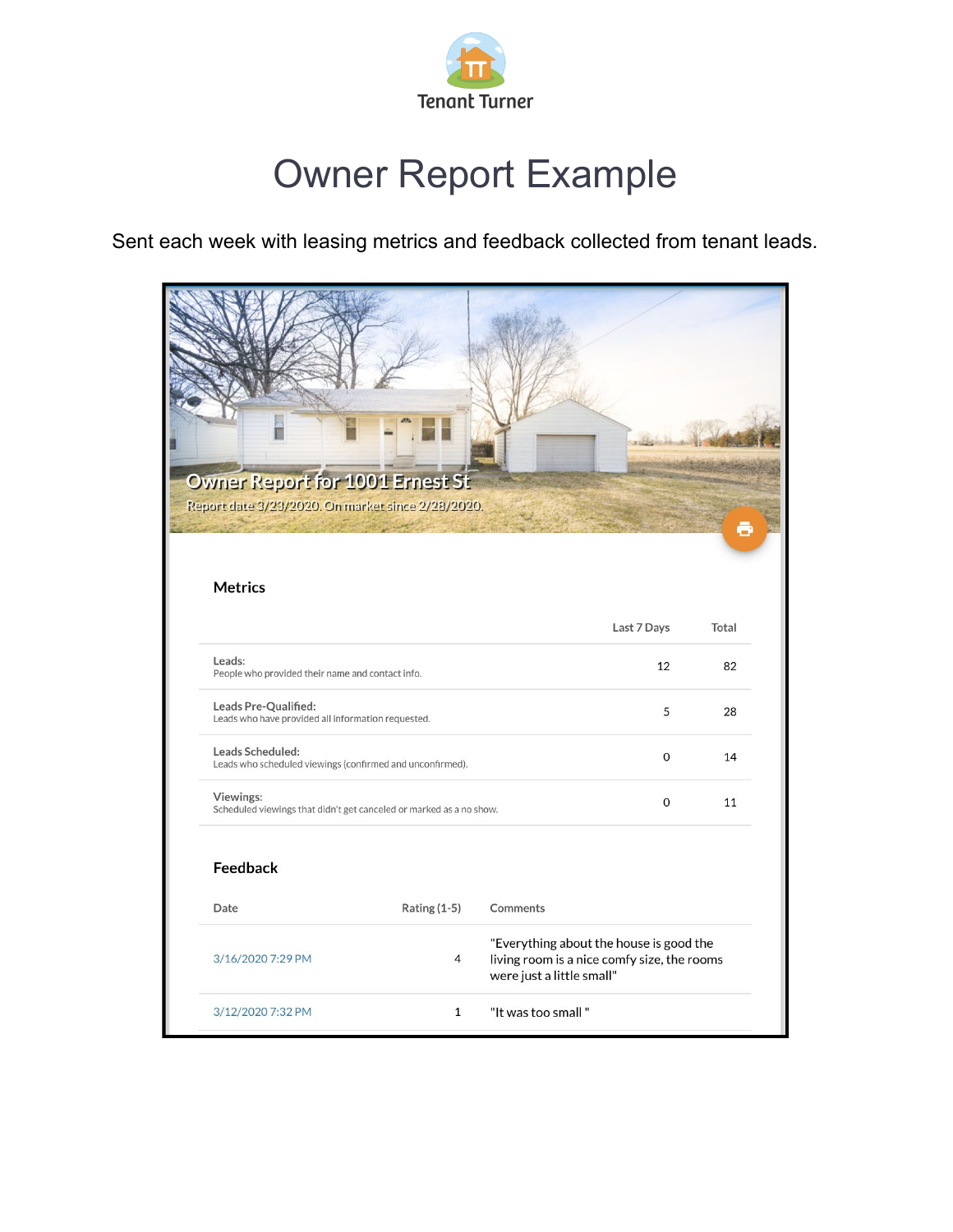

## Self-Access Overview

Providing a licensed Realtor, prospective tenant, or maintenance vendor access to your vacant rentals when they need it is an effective way to get your rentals leased quickly. This is called self-access, and when done using electronic lockboxes and one-time use codes, it is both quick and secure.

#### **How does self-access work?**

Property managers use Tenant Turner to qualify prospective tenants against the leasing restrictions of your rental and also to authorize access for Realtors and their maintenance vendors. All access is monitored, and the team is notified each time an authorized person arrives at your rental and requests an access code.



Only those who have been pre-qualified or pre-approved for entry into your rental are given an access code that can be used only on time, on the day for which it was generated.

- Realtors can use a Realtor-only link provided through the Multiple Listing Service (MLS) that allows them to easily schedule a showing without having to call and coordinate a time.
- Trusted maintenance vendors are selected by property management staff and allowed to self-access your rentals without the need to come to the office and pick up a key. Individual authorized users are easily removed.
- Prospective tenants can schedule self-access to your vacant rentals after they have provided verifiable contact information, qualified against the leasing restrictions we set with you (e.g. pet policy, income requirements, etc.), and provided a copy of their government issued ID.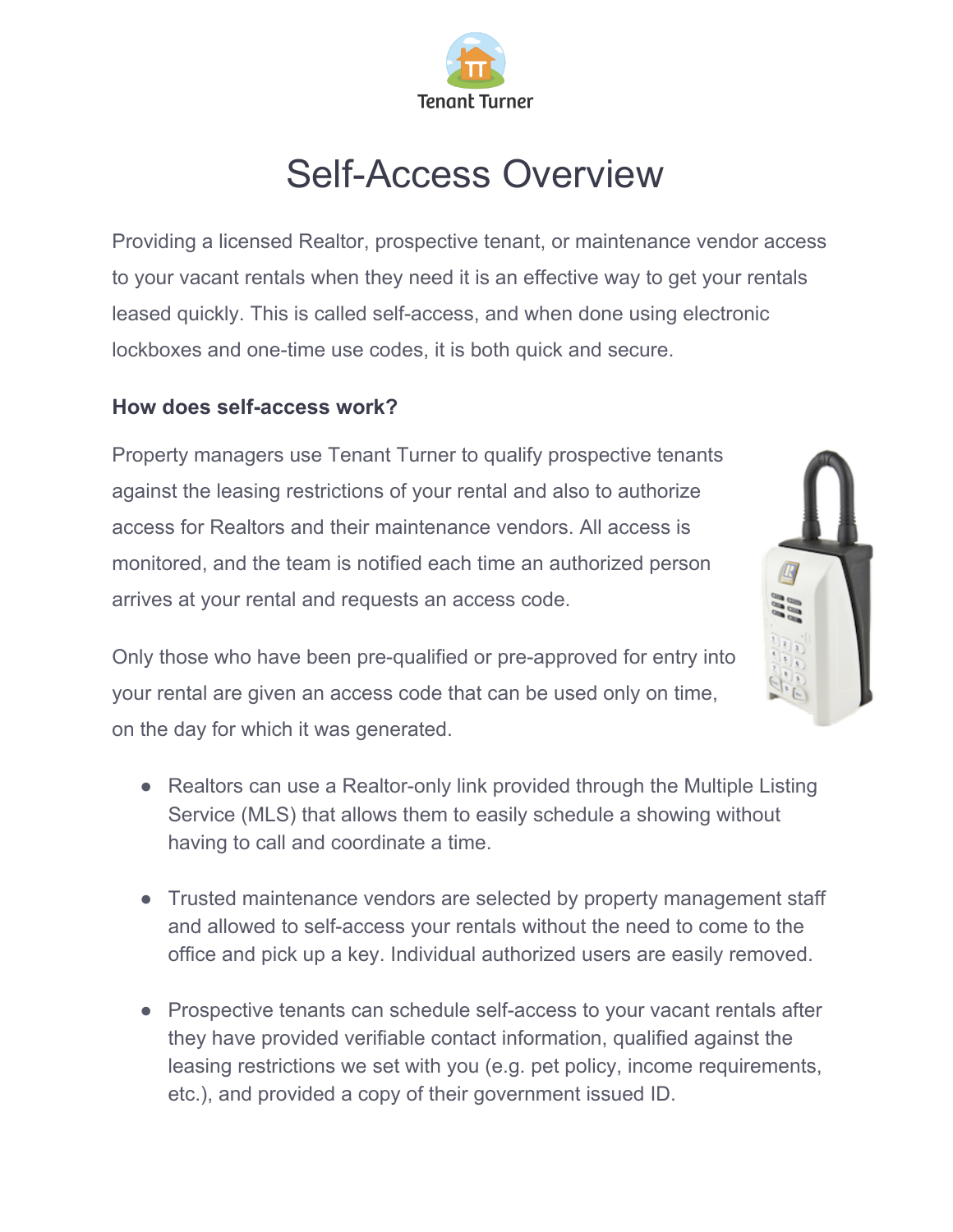

# Self Showing Statistics

Self showings have been used for decades by property managers to make the showing process more efficient. It started with key checkouts from the office and evolved into using contractor lockboxes with a shared access code. While they saved time, those solutions were still limiting and unsecure. Then came electronic lockboxes and smart locks that could be used with technology to facilitate safer self showings.



By using electronic lockboxes with the Tenant Turner software, property managers can offer prospective tenants secure, self showing viewings 7 days a week, 365 days a year. While leasing agents are off for holidays, lockboxes allow your homes to still be seen! Tenant leads can easily pick the day and time of their choosing-- on the way to work on a Monday morning before the property management office opens, or even on Saturday night while the property management office is closed.